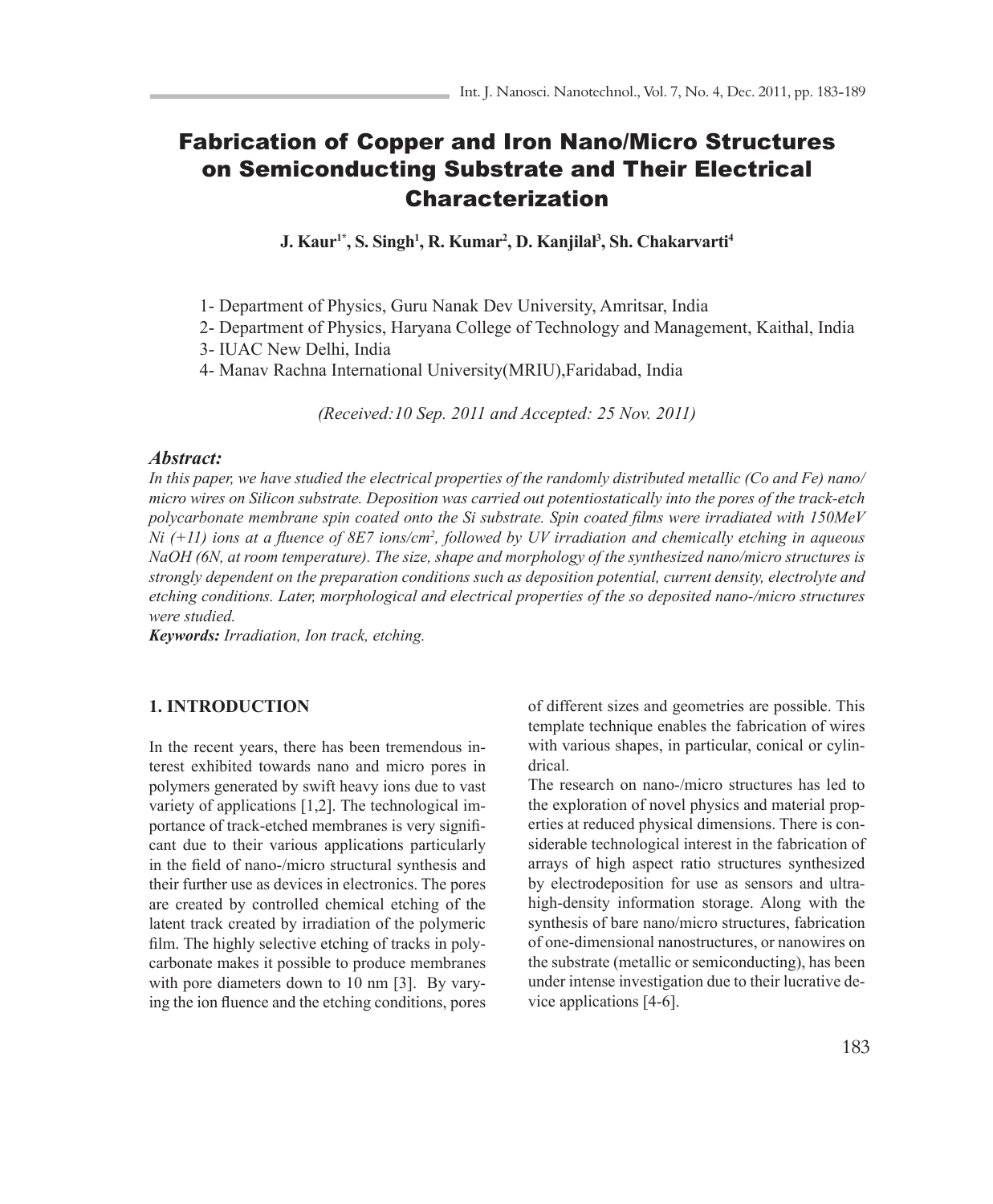

*Figure 1: Systematic picture of the template used for deposition.*

In the present work, the track-etched membrane is used to synthesis nano-/micro structures on the substrate itself. Structures are grown directly over the semiconducting substrate for their further characterization and obviating the need for post- synthesis manipulations. These Semiconductor based nano-/ micro structures are expected to have practical applications in electronic circuit integration [7,8]. A thin polymeric layer was spin coated on the goldcoated semiconducting substrate. This gold layer acts as electrode at the time of electrodeposition and polymeric layer acts as template having the etched tracks.

# **2. EXPERIMENTAL DETAILS**

Preparation of substrate was carried out at Inter University Accelerator Center (IUAC), New Delhi, India, and the CSIO, Chandigarh, India. We have used Si (P-doped) (111) as a semiconducting substrate. To remove the dirt and oxide layer from the surface of the substrate Si, wafer was kept in Trichloroethylene solvent at  $70 °C$  for 10 min then immersed in 1% HF acid for 1 min. Finally wafer was rinsed using deionised water for 5 min.

A thin gold layer with thickness of about 95.5 nm was deposited using vacuum evaporation method, onto the Au layer, polycarbonate (Makrofol) was deposited by spin coating (at room temperature with spinning speed of 4000 rpm) and the thickness of coated polymer was around 10 μm. The adhesion of the polycarbonate film on the substrate was improved by the use of a primer (hexamethyledisilisazan), a

chemical reagent  $(CH_3)_3$ Si-NH-Si $(CH_3)_3$ , consisting of ammonia substituted with two trimethylsilyl functional groups.



**EXAMONDUCTION IMAGE OF THE CONCLUSION COATED SERVICES** SUPPORTION COATED SUPPORTION COATED SUPPORTION COATED SUPPORTION COATED SUPPORTION OF THE COATED SUPPORTION OF THE COATED SUPPORTION OF THE COATED SUPPORTION OF THE C *Ni (150)* MeV ions *Figure 2(a): SEM image of the etched pores on PC* 



copper nano/micro wires on the Si substrate. *Figure 2(b): SEM image of the electrodeposited* 



**Figure 2(c):** SEM image of the electrodeposited *iron nano/micro wires on the Si substrate*

Kaur, *et al.*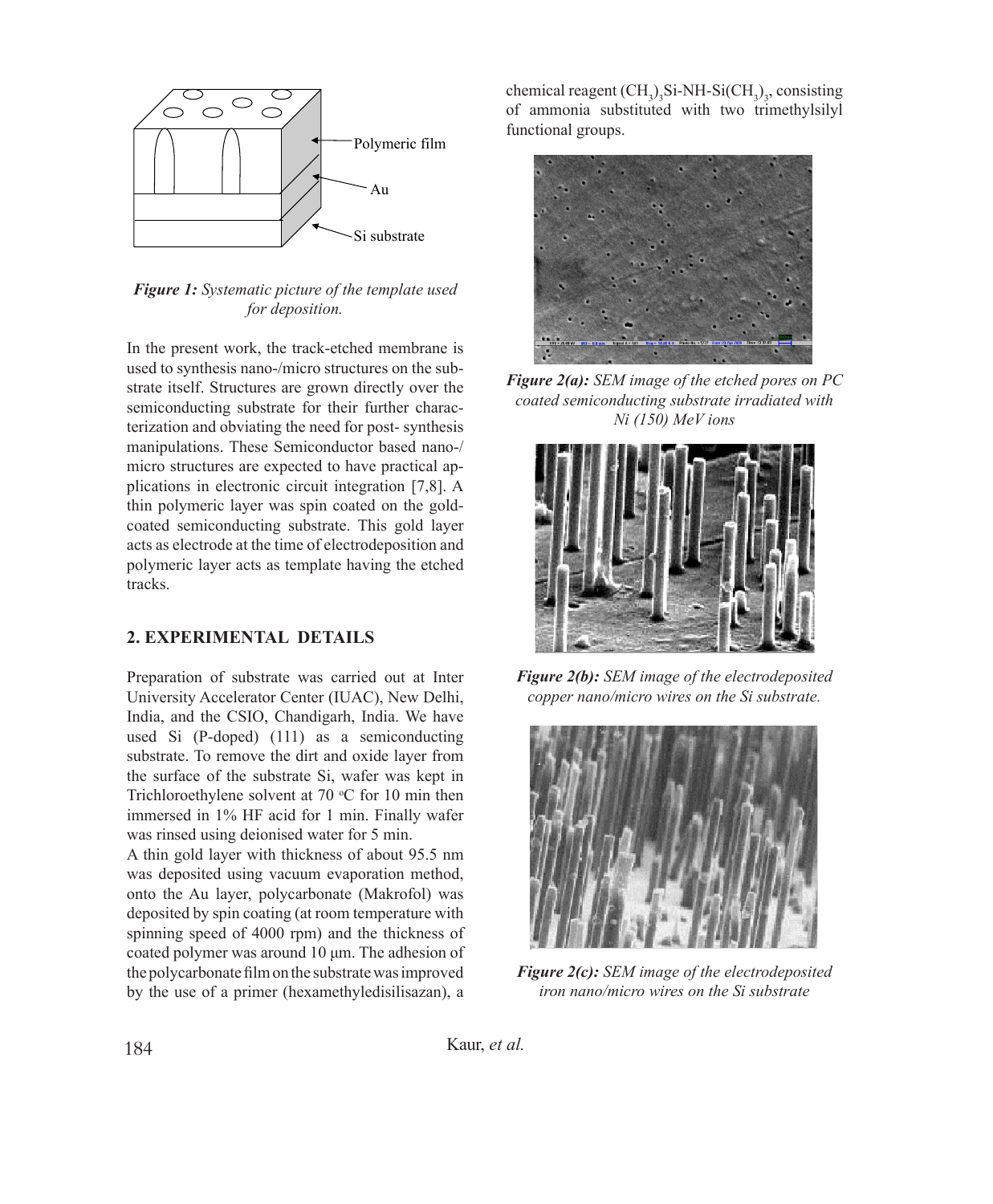

*Figure 3 (a): I-V characteristics of embedded copper nano/micro wires on Si substrate. Inset shows the variation of ln(I) with voltage(V).*



*Figure 3(b): I-V characteristics of embedded iron nano/micro wires on Si substrate. Inset shows the variation of ln(I) with voltage(V).*

 $\overline{J}$  is the state of  $\overline{J}$  on  $\overline{J}$  substrate. Inset on Si substrate. Inset on Si substrate. In Si substrate. In Si substrate. In Si substrate. In Si substrate. In Si substrate. In Si substrate. In Si substrate. *International Journal of Nanoscience and Nanotechnology*

185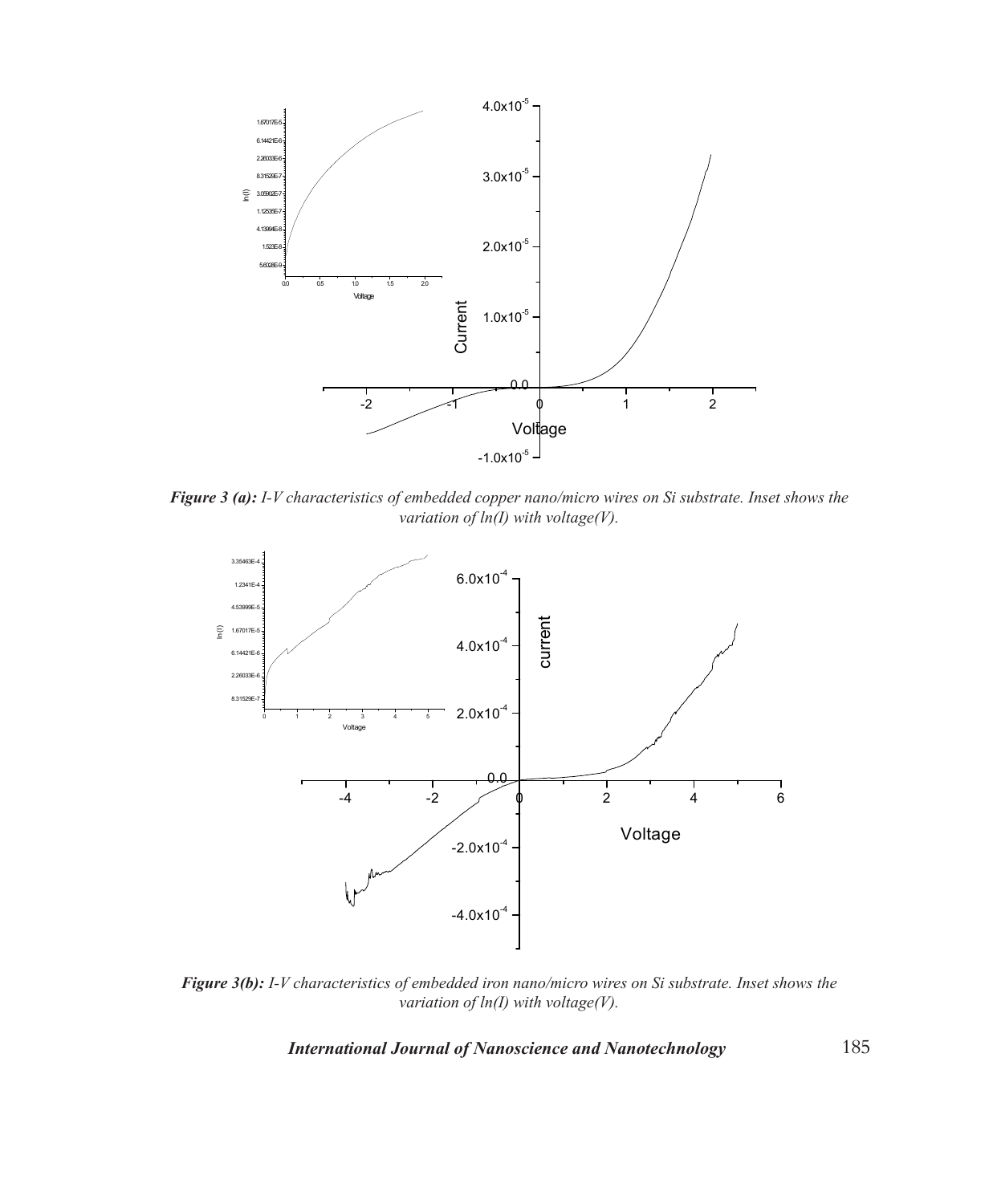The prepared samples were irradiated at room temperature with  $150 \text{ MeV}$  Ni<sup>+11</sup> ions at a fluence of 8E7 at IUAC, New Delhi, India. Later, the irradiated samples were UV treated (365 nm, 150 W/cm<sup>2</sup> ) to increase the selectivity of the chemical etching thus favoring the formation irradiation, and on the commic chemical etching thus favoring the formation of cylindrically shaped pores. Etching was performed in a home made one-compartment cell with a 6N NaOH aqueous solution at room temperature for a time up to 50 min.



*Figure 4: The variation of resistance with applied*  bias for the Copper nano/ microwires on Silicon *substrate*



bias for the Iron nano/ microwires on Silicon **Figure o (0):** F-N p *Figure 5: The variation of resistance with applied substrate*

The supported films were then immersed in an acetic acid solution and rinsed with milli-Q water at room temperature for 5 min and were then dried with hot air. It must be noted that the pore size depends both on the conditions of the ionic and UV irradiation, and on the conditions during chemical treatment of the tracks like nature and concentration of the reactants, temperature during etching, time duration for etching.  $\overline{\text{vol}}$ 

UV exposure leads to photo-oxidation in the polycarbonate and is able to increase the track etch ratio by an order of magnitude [9].



*Figure 6 (a): I-V curve of copper nano/micro wire on semiconducting substrate*



on semiconducting substrate *Figure 6 (b): F-N plot of copper nano/micro wire* 

Kaur, *et al.*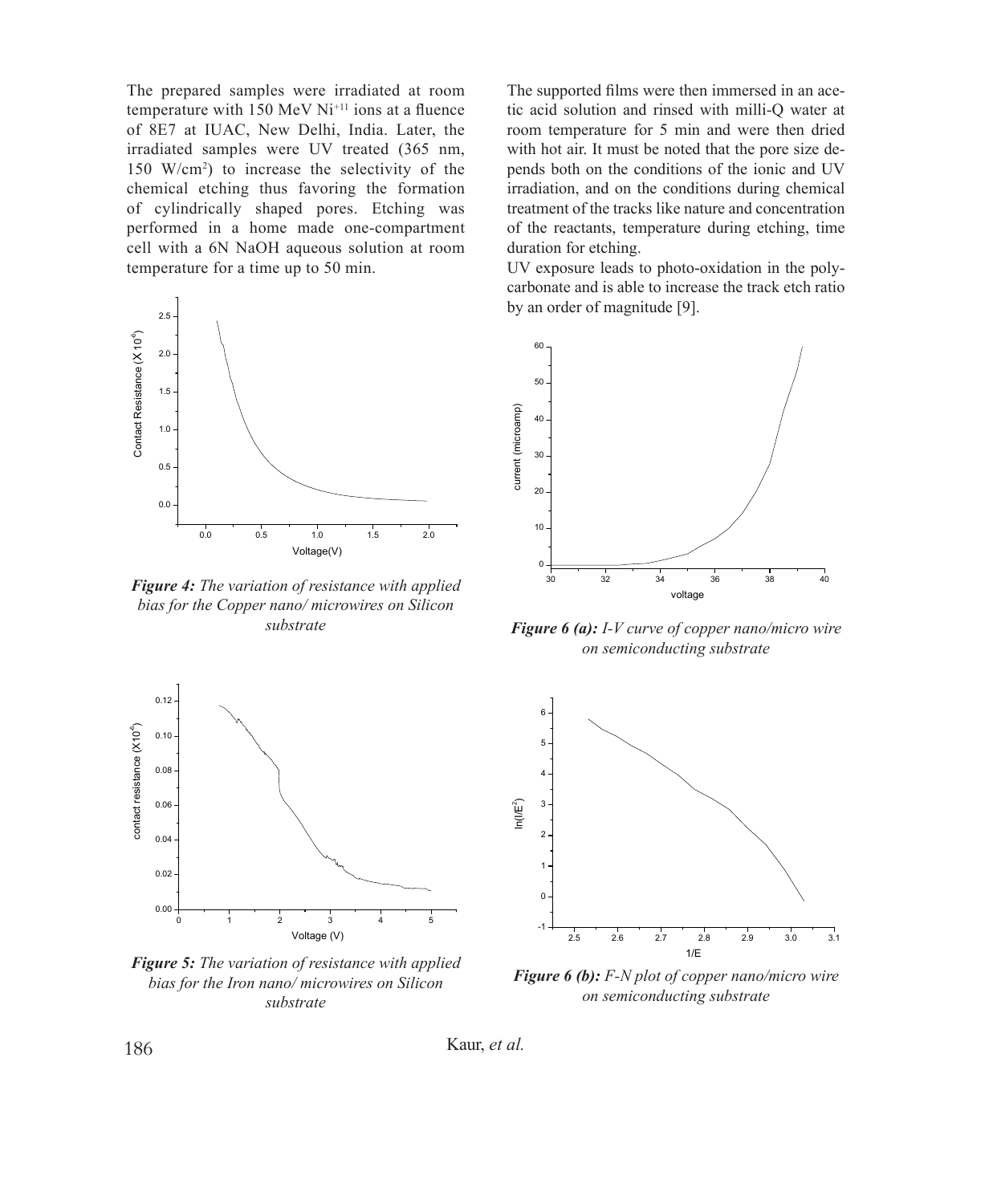Electro-deposition within these pores of the mic supported template was performed at room temperature in a conventional one-compartment cell, with a copper rod working as anode and the gold layer as working electrode (cathode). An was monitored by digi aqueous solution of  $FesO_4 + H_2SO_4$  and  $CuSO_4 +$  $H_2SO_4$  respectively, was used as electrolyte for the deposition of iron and copper into the pores.  $\mathcal{L}$ 



*semiconducting substrate* **the morphological and morphological** and semi-*Figure 7 (a): I-V* curve of iron nano/micro wire on Substrate in the



*semiconducting substrate* **heral-semiconducting substrate** *semiconducting substrate Figure 7 (b): F-N plot of iron nano/micro wire on* 

pores during the galvanic deposition process. Nano-/ High concentration of electrolyte is important to provide a sufficiently large number of ions inside the micro structures were grown potentiostatically at 0.4 V. The deposition potential was applied using a power supply (Electromek INDIA, SAM- Model MR 85, 15 V) and the current and potential drop across the cell was monitored by digital multimeter (PHILIPS Digital Multimeter 1225).

After the deposition, substrate with nano-/micro wires was immediately removed from the electrolyte and then rinsed with double-distilled water and ethanol. Finally, it was dried in dry air at room temperature and subjected to further analysis. The porous thin polycarbonate membrane was removed by dissolving it in dichloromethane for 10 minutes and washed several times with double-distilled water.

#### **3. RESULTS AND DISCUSSION**

Using track -etched membrane technique, new templates consisting porous PC films supported on semi-conductive substrates have been prepared. Typical supported nanoporous template surface is shown in Figure 1.

In the present study, we have carried out morphological and electrical studies of template synthesized nano-/micro structures. For morphological characterization, the fabricated nano-/micro structures were viewed under SEM at SEMCF IIT New Delhi, Figure 2(a-c) shows the SEM images of pores so formed and Copper and Iron nano/micro wires grown on the silicon substrate.

The *in- situ* I-V characteristics of nano-/micro structures was carried out at room temperature by leaving the structures embedded in the insulating template membrane itself. A KEITHLEY 2400 source meter was used for the measurement. The Figure  $3(a,b)$  shows the voltage vs current characteristics for the nano-/micro structures on the Silicon, it's the collective behavior of nanowires lying parallel to each other. Plot shows that at the metal- semiconductor contact system behaves nonohmic when forward biased but in reverse biased region, variation is ohmic.

Under the forward biased V at a fixed temperature  $I = I_0[exp{(q(V-IR_s)/nkT)}-1}]$ 

n is the ideality factor and  $R_s$  is the diode series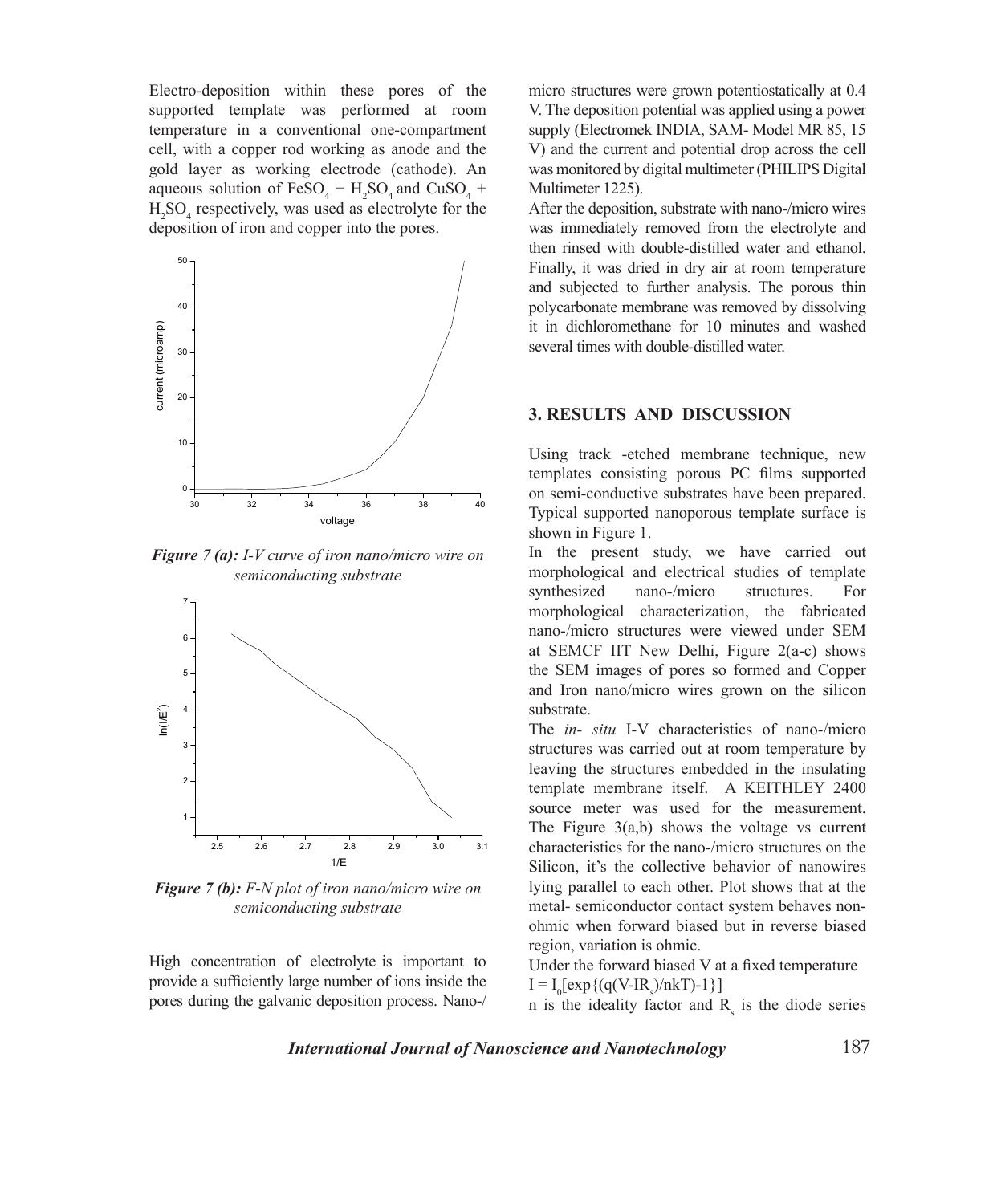resistance. For a pure thermionic emission n=1. Fit of linear region of the forward biased semi-log IV curve (where  $V>3k_{B}t$  and  $R_{s}$  is negligible) the value of ideality factor and Schottky barrier height can be determined. Extrapolation of straight line portion of the plot to V=0 gives  $I_0$  and the slope S=d(lnI)/ dV gives n.

Using  $I_0$  barrier height may also be calculated using the equation

$$
\Phi_{\rm B}\text{=}(kT/q)(AA^*T^2/I_0)
$$

Where A\* is the Richardson constant and A is the electrical contact area [10].

Figure 3 (a,b) shows the variation of current with voltage for the nano/micro structures grown and inset give the semi-log plot for current and voltage. From these plots we can have the values of identity factor and saturation current for both the nano/micro structures grown on the silicon substrate. Table 1 gives the slope and intercept values for the same

|--|--|

|        | Slope | Intercept   |
|--------|-------|-------------|
| Copper | 2.22  | $6.26E - 7$ |
| Iron   | 1.24  | 2.88E-6     |

As the plots shows, the measured log I-V curve is not linear. Sze asserted that if thermionic emission is dominant, which is the major current flow mechanism for low impurity concentration, the curve should be linear [10]. Padovani and Stratton reported that even if thermionic-field emission is dominant, which occurs at a highly doped metal semiconductor interface, the log I-V curve is approximately linear [14].

While Lepselter and Andrews wrote that if direct tunneling is dominant, the current is directly proportional to applied bias [15,16], which implies that the contact is ohmic. However, our results in Figures 3 and 4 indicates that the contact do not follow any of the three models. Figures 4 and 5 shows the voltage dependence of the contact resistance. Contact resistance may be divided into two parts; the schottky diode resistance and spreading resistance caused by current crowding that is due to small size of contact. The nonlinear behavior depicted in

Figure 3 and 4 is negligible for large size contacts. Schottky diode resistance depends on the applied voltage but spreading resistance depends on contact size and dopping level. So, as the applied voltage increases diode resistance approaches zero because of the increase in thermionic emission, and the net resistance measured gives spreading resistance. Therefore, from the results of Figure 4 and 5, we can deduce spreading resistance to be  $0.0598E-6 \Omega$ and  $0.0107E-6 \Omega$  for Copper and Iron, respectively. According to Fowler-Nordheim theory [17], the field emission is described as tunneling through a potential barrier at the surface of solid when a large electric field is applied. Knowing some of the surface properties, one can calculate the probability of an energetic electron tunneling the potential barrier.

Considerable attention has been paid to the synthesis of various shaped nanostructures such as needles and tubules because of their unusual quantum characteristics as well as useful optical, electrical and field emission properties [18-21]. The electron field emission is one of the most interesting potential applications such as in cold cathode, miniature microwave generators, monochromatic electron sources and vacuum microelectronics [22-24]. Usually such applications require controlled growth of the nanostructures in size and shape in order to be capable of being used effectively as devices.

The oriented metallic array with bottom end on the semiconducting substrate was stuck on copper tape with the help of silver paste and was used as cathode. In this configureuration, arrays were placed with their long axes perpendicular to substrate and their tips acted as emitters. Field emission experiments were carried out in vacuum chamber with  $2x10^{-5}$ Torr at room temperature of 29  $°C$ . A copper plate with a diameter of 1 cm was used as anode. The average distance between the copper anode and a tip of silver arrays was 100 μm. The measured emission area was 100 mm2 . The emission current-voltage characteristics (Figures 6(a) and 7(a)) were analyzed by using the Fowler-Nordheim (FN) equation for the field emission [17].

# J=A (β<sup>2</sup> V<sup>2</sup>/Φd<sup>2</sup>) exp (-BΦ<sup>3/2</sup> d /βV),

Where J is the current density, A and B are constant,  $β$  is the field enhancement factor,  $Φ$  is the work